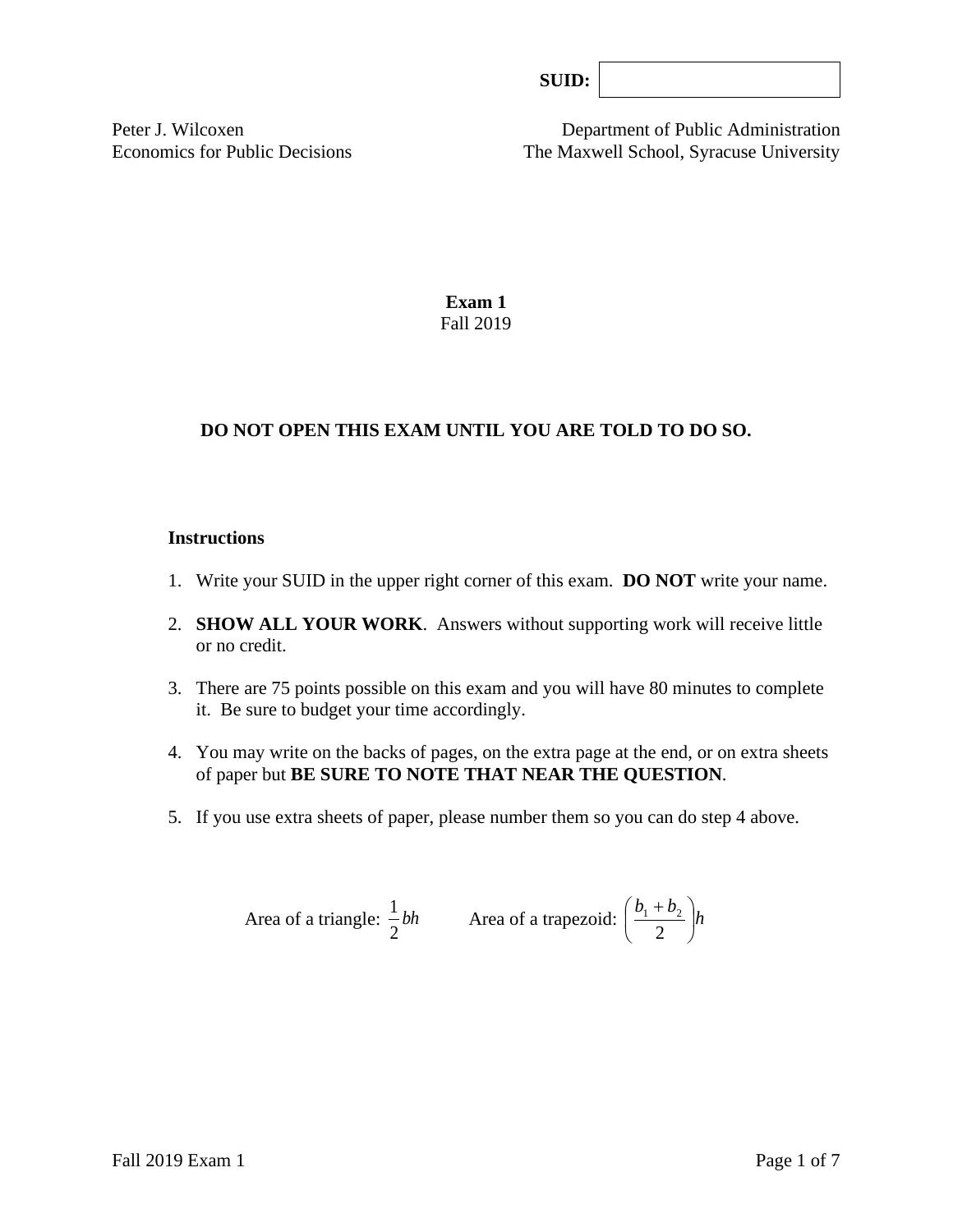# **Question 1 (30 points)**

A good is purchased by households of types A and B and produced sellers of type C. Key information about each group is shown below.

| <b>Type</b>              | Number   Curve |                                      | <b>Income</b> |
|--------------------------|----------------|--------------------------------------|---------------|
| Individual type A buyer  |                | 50   $WTP_{Ai} = 400 - 0.5 * Q_{Ai}$ | \$80,000      |
| Individual type B buyer  |                | 100   $WTP_{Bi} = 400 - Q_{Bi}$      | \$30,000      |
| Individual type C seller |                | 400   $WTA_{Ci} = 40 + Q_{Ci}$       | n/a           |

(a) *15 points.* Please compute:  $\Box$  the market equilibrium price and quantity;  $\Box$  the quantity purchased by an individual A household;  $\Box$  the quantity sold by an individual C seller; and  $\square$  illustrate the market equilibrium with an appropriate graph.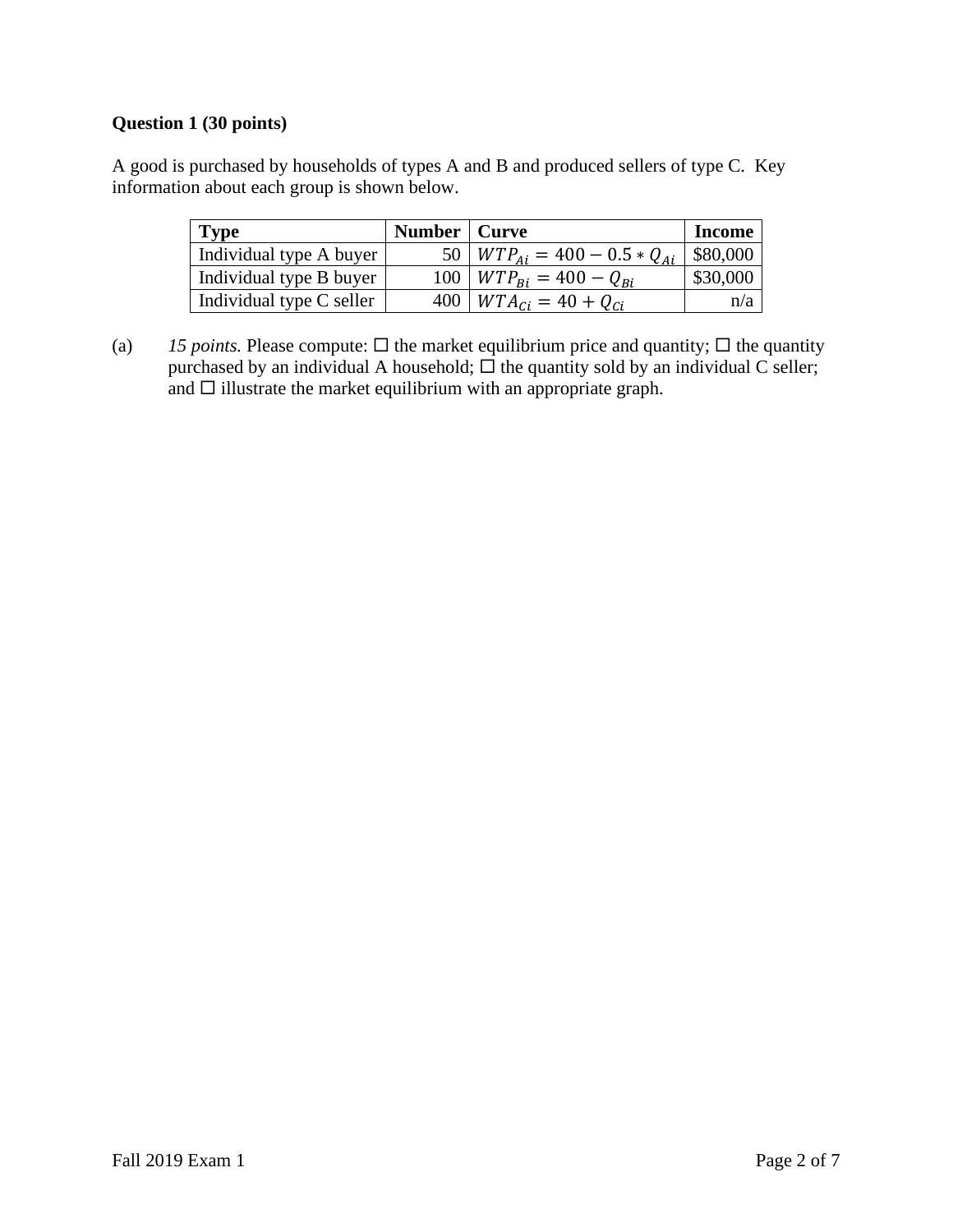### **Question 1, continued**

Now suppose the government is considering a \$12 tax on the good and would like to know how it affects type A individuals, how the burden of the tax is distributed between buyers and sellers, and whether the policy will be progressive or regressive.

(b) 15 *points*. Please compute the following when the tax is imposed:  $\Box$  the new buyer and seller prices;  $\Box$  the new equilibrium market quantity;  $\Box$  the new quantity purchased by an individual household of each type (both A and B);  $\Box$  the change in CS received by an *individual* household of type A;  $\Box$  the percentages of the tax burden borne by buyer and sellers; and  $\Box$  whether the tax is progressive or regressive, including any necessary calculations.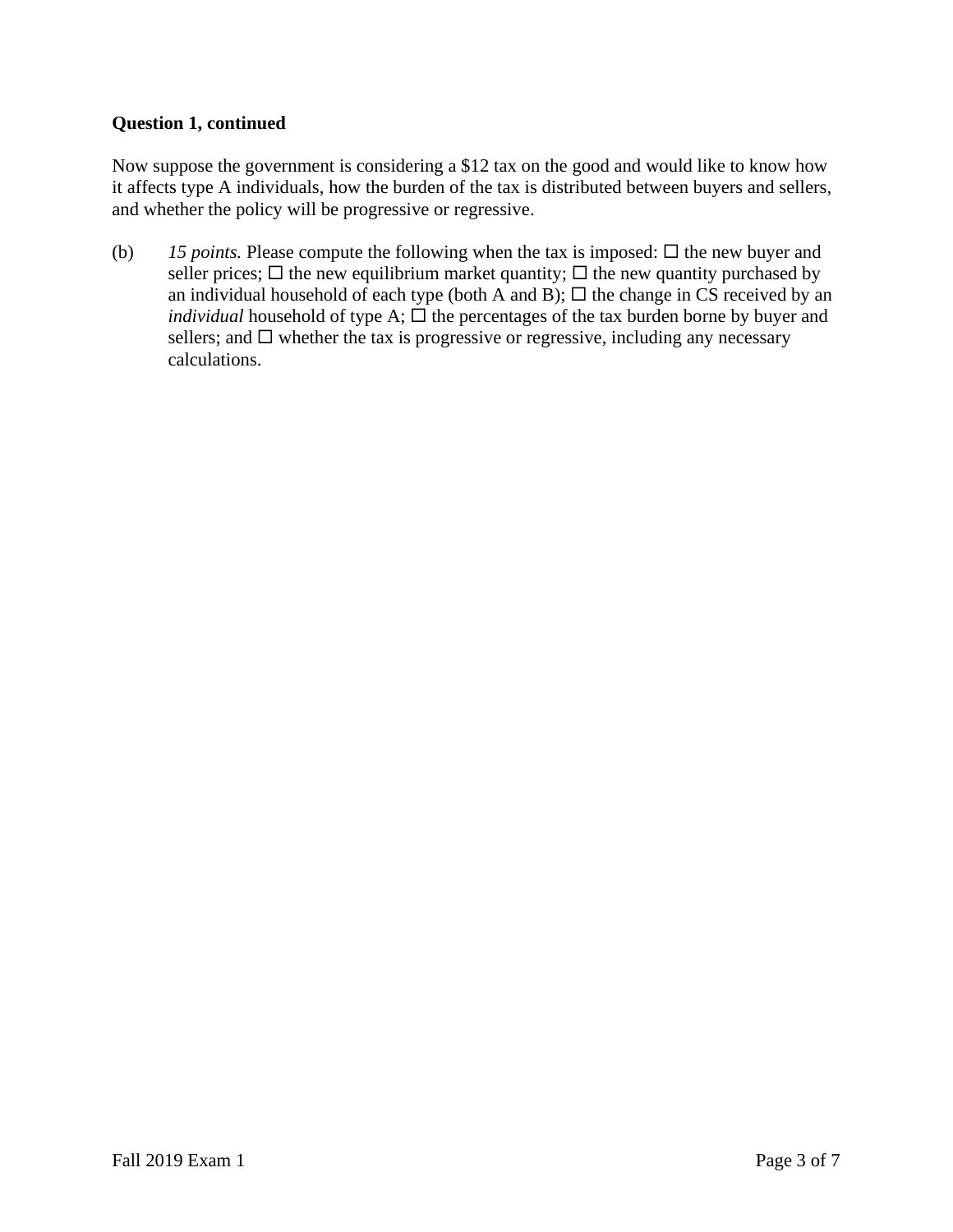# **Question 2 (15 points)**

An argument made in support of certain tariffs is that they are necessary to protect "infant industries" (small, new industries that a country wants to nurture) against international competition. This question explores how that might work.

Suppose the market price of a good is currently \$200 and there are no tariffs in effect. A total of 10,000 units are being consumed and the elasticity of demand is known to be -0.8. Foreign firms (F) are currently selling 9,000 of the units and their supply is perfectly elastic at  $WTA_F = $200$ . The remaining 1,000 units are produced by local (L) firms, and their supply is known to have an elasticity of 2. The government is being pressured to impose a tariff that would double local production of the good. It would like to know how high the tariff would have to be and what impacts it would cause.

(a)  $15$  *points*. Please determine the following:  $\Box$  the tariff needed to achieve the output target for local firms;  $\Box$  the new market price;  $\Box$  the new total quantity consumed;  $\Box$  the new quantity produced by L firms;  $\Box$  the new quantity produced by F firms;  $\Box$  the change in CS;  $\Box$  the change in the PS of local firms;  $\Box$  the total tariff revenue received by the government;  $\Box$  the overall change in SS; and  $\Box$  briefly comment on the cost of this policy relative to what it delivers.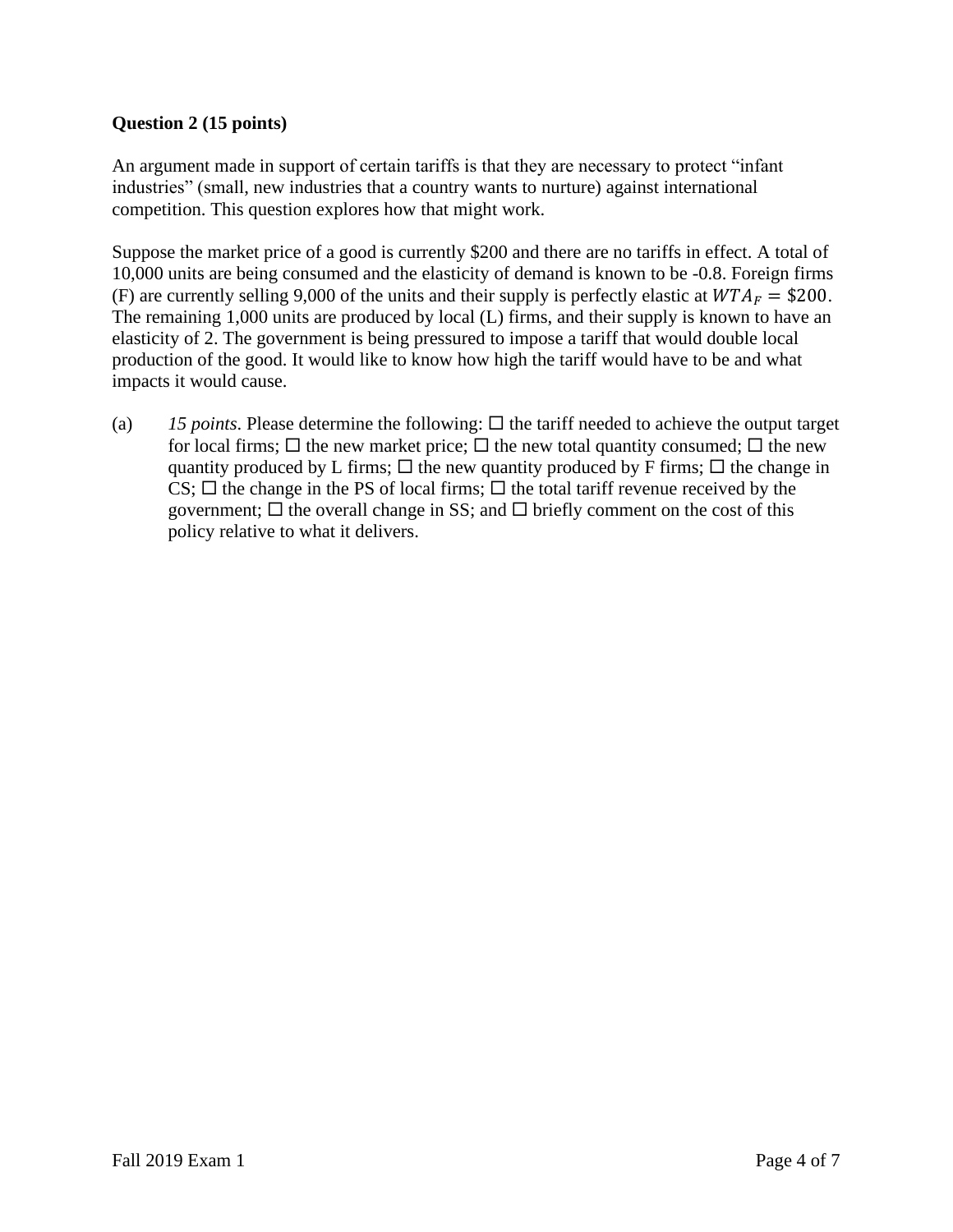#### **Question 3 (15 points)**

Suppose a government is concerned about a good that creates a positive externality once a critical mass of customers uses it. Fax machines were an example, and many other goods with network externalities have this characteristic as well (as do many social movements). In this case, suppose the externality begins to occur when  $Q$  reaches 140 units and grows as  $Q$  gets larger. The market WTP and WTA curves for the good are given below, as is the MB curve for the externality. Initially there is no tax or subsidy.

 $WTP = 1600 - 3 * Q$  $WTA = 100 + 2 * Q$  $MB_{ext} = 1 * (Q - 140)$ 

(a)  $15$  *points.* Please determine:  $\Box$  the initial market equilibrium price and quantity in the absence of a policy;  $\Box$  the efficient quantity;  $\Box$  the efficient buyer and seller prices;  $\Box$ the subsidy rate that would move the market to the efficient equilibrium;  $\Box$  the resulting change in CS;  $\Box$  the change in PS;  $\Box$  the change in government revenue;  $\Box$  the change in the benefits created by the externality; and  $\Box$  the change in SS from the policy.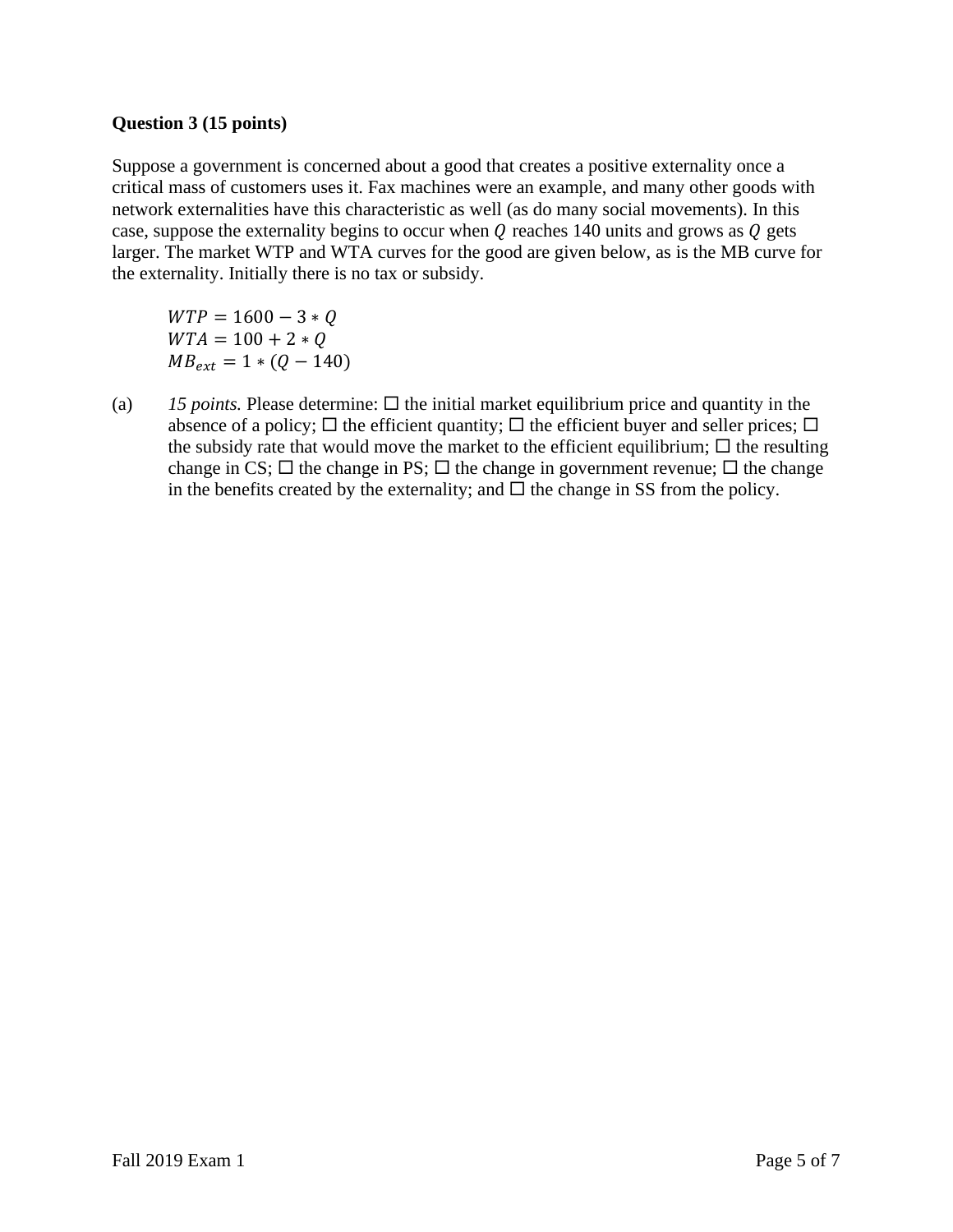## **Question 4 (15 points)**

An important issue that arises in tax policy is whether it's better to raise revenue using a large tax in a narrow part of the economy or a smaller but broader tax that affects more markets. This problem explores that question.

Suppose a government needing to raise additional revenue is evaluating two potential tax policies. Policy 1 would impose a \$20 tax on good X and no tax on a second good Y. Policy 2 would instead impose a \$10 tax on X and a \$10 tax on Y. To keep things simple, suppose there are no taxes in place now and the X and Y markets start out the same: the supply of each good is perfectly elastic at \$200 (suppliers of both have a WTA of \$200), the elasticity of demand for each good is -2, and initially 10,000 units of each good are sold. The government would like your advice on which policy it should adopt.

(a) Please:  $\Box$  determine the revenue and deadweight loss for each of the policies;  $\Box$  indicate which one is better; and  $\Box$  briefly explain why.